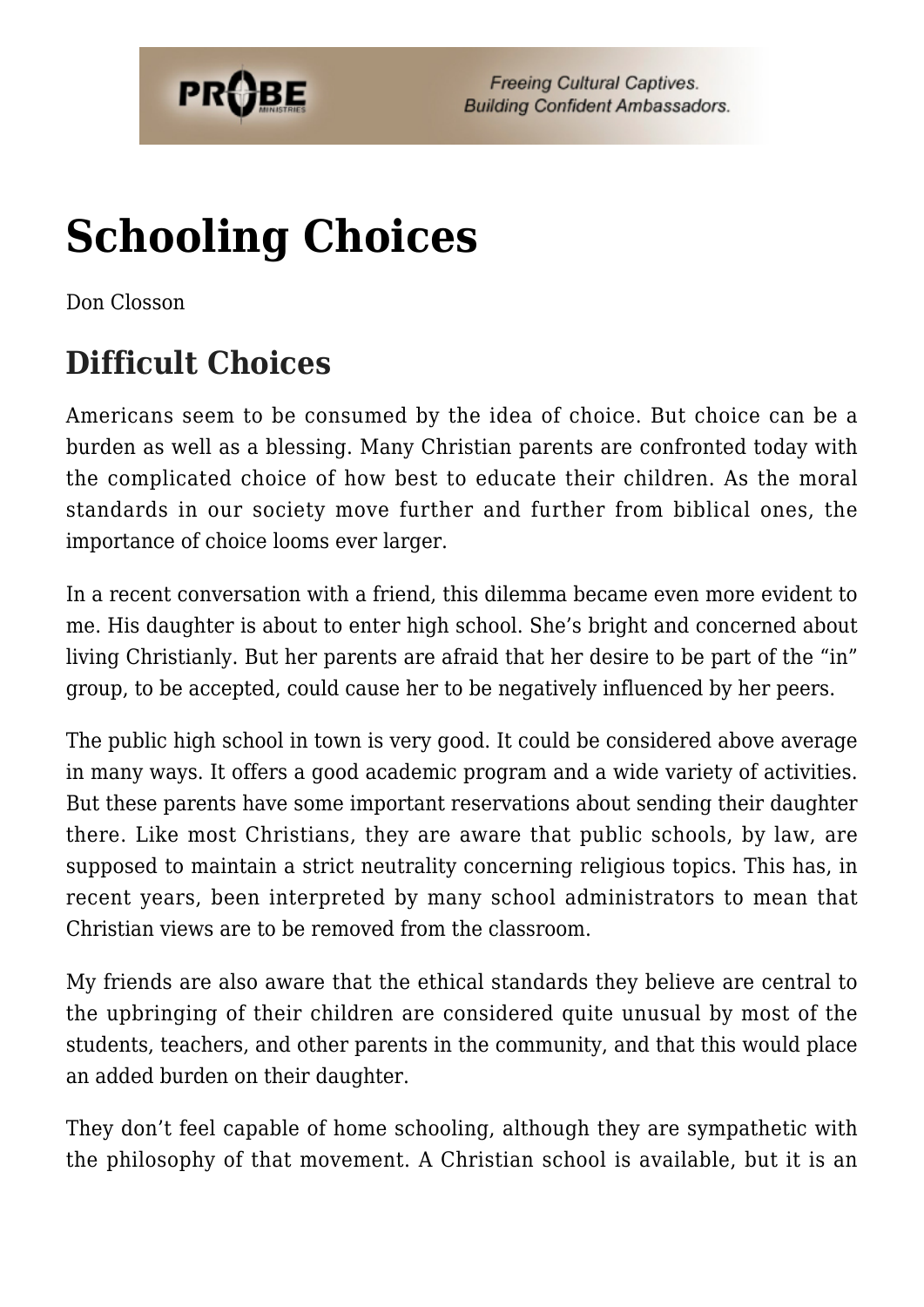

hour's drive away and represents a substantial financial commitment.

These friends, like many other people, are trying to sort through one of the more perplexing dilemmas facing our nation's parents. By what criteria should parents choose their children's schools?

Education is a fairly emotional topic: we all tend to return to our own mental images of what it means to be schooled. Some remember public schooling as a joyous time with Christian teachers and a peer group that resulted in lifelong friendships. Others may remember a private school setting that was overly restrictive, resulting in a negative experience. But should we make the decision of how to educate our children today based on how things were twenty or thirty years ago, even in the same school system?

A helpful book titled *Schooling Choices: An Examination of Private, Public, & Home Education*, edited by Dr. Wayne House, allows three advocates to argue for their favorite schooling environment. Dr. David Smith, a superintendent of schools in Indiana, argues for parents making use of our public schools. Dr. Kenneth Gangel, a professor at Dallas Theological Seminary, defends the Christian school, and Greg Harris, the director of Christian Life Workshops, promotes home schooling. No conclusions are offered by the book; instead, the issues are developed by the proponents themselves, and then critiqued by the other two writers.

If we assume that Christian parents have a God-given responsibility to raise and educate their children in a manner that glorifies God, this discussion of educational choices becomes central to our parenting task. My own children have experienced all three forms of educational institutions. But rather than simplifying the dilemma, this experience has taught me to be hesitant to tell a parent that there is one best educational environment for every child in all circumstances.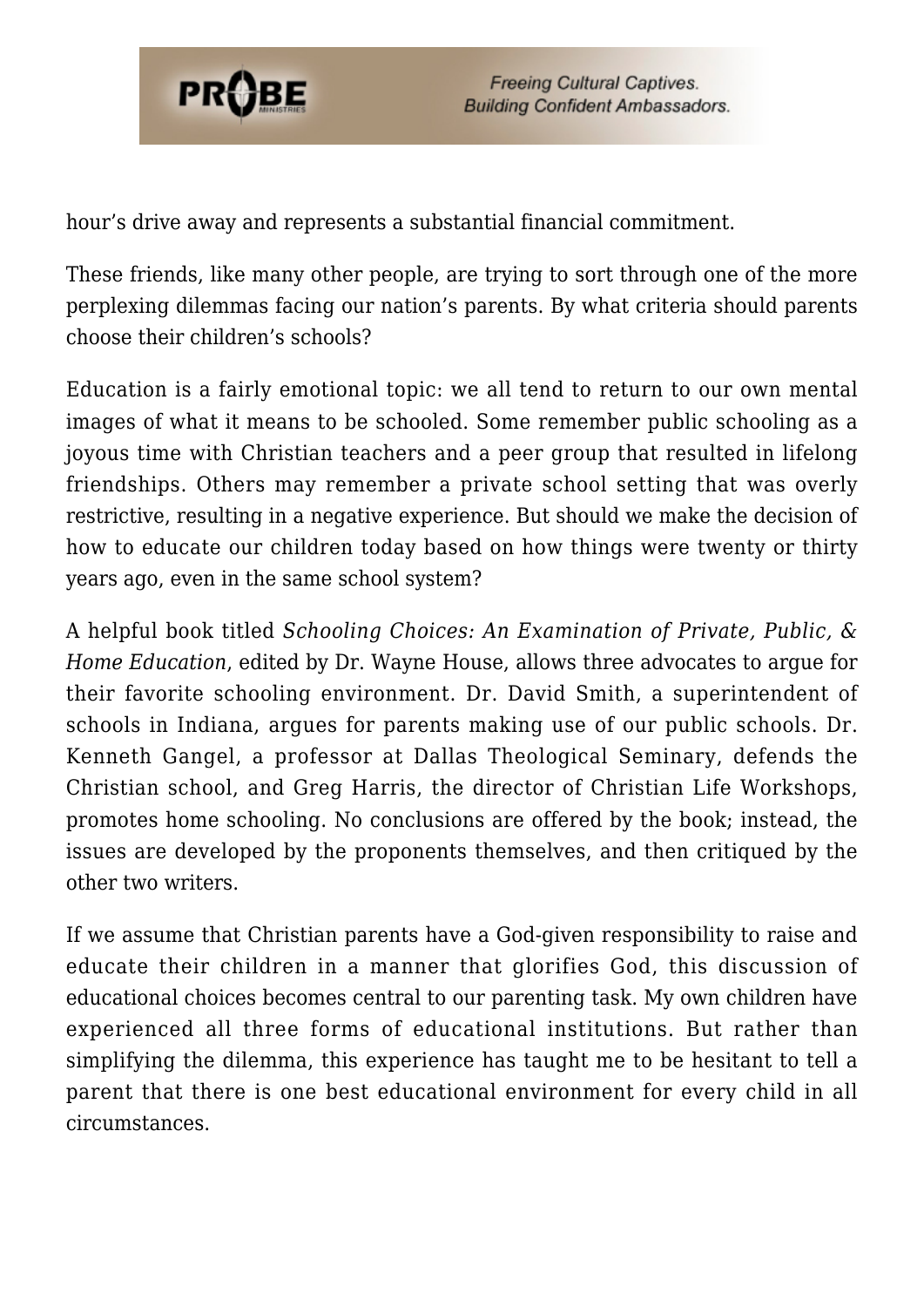

## **Biblical Evidence**

In support of a Christian school setting, Dr. Kenneth Gangel argues that all of a child's education should be Bible-centered. Ephesians 6:4 states, "Parents, do not exasperate your children, instead, bring them up in the training and instruction of the Lord." If we tell our children to live biblically but train them in a secular setting, we may indeed exasperate them. The question goes beyond sheltering our children from a classroom that is openly hostile to Christianity. Even a neutral approach, if that were possible, would be insufficient. The whole teaching environment must be centered around a Christian worldview.

Public school superintendent Dr. David Smith feels that this is not necessarily true. Quoting Luke 8:16 and Matthew 28:19-20, he prompts Christians to be salt and light and to fulfil the Great Commission in the public schools. Dr. Smith sees public schooling as an experience that will strengthen our children, preparing them for the real world.

Dr. Gangel replies that nowhere does the Bible say, "Give a child twelve years of training in the way he should not go, and he will be made strong by it." Instead, God tells us, "Train a child in the way he should go, and when he is old he will not turn from it."

Both Kenneth Gangel and Greg Harris emphasize the importance of peer influence or companionship. Both of them quote Proverbs 13:20, "He who walks with the wise grows wise, but a companion of fools suffers harm," and 1 Corinthians 15:33, "Do not be deceived, bad company ruins good morals." It seems clear that our children's closest companions are to view morality biblically.

Luke 6:40 states, "Every one when he is fully taught will be like his teacher." Although David Smith feels that public school teachers are a conservative group and that many are Christians, both Gangel and Harris feel that having a Christian teacher is a requirement that should not be left to chance. Greg Harris goes one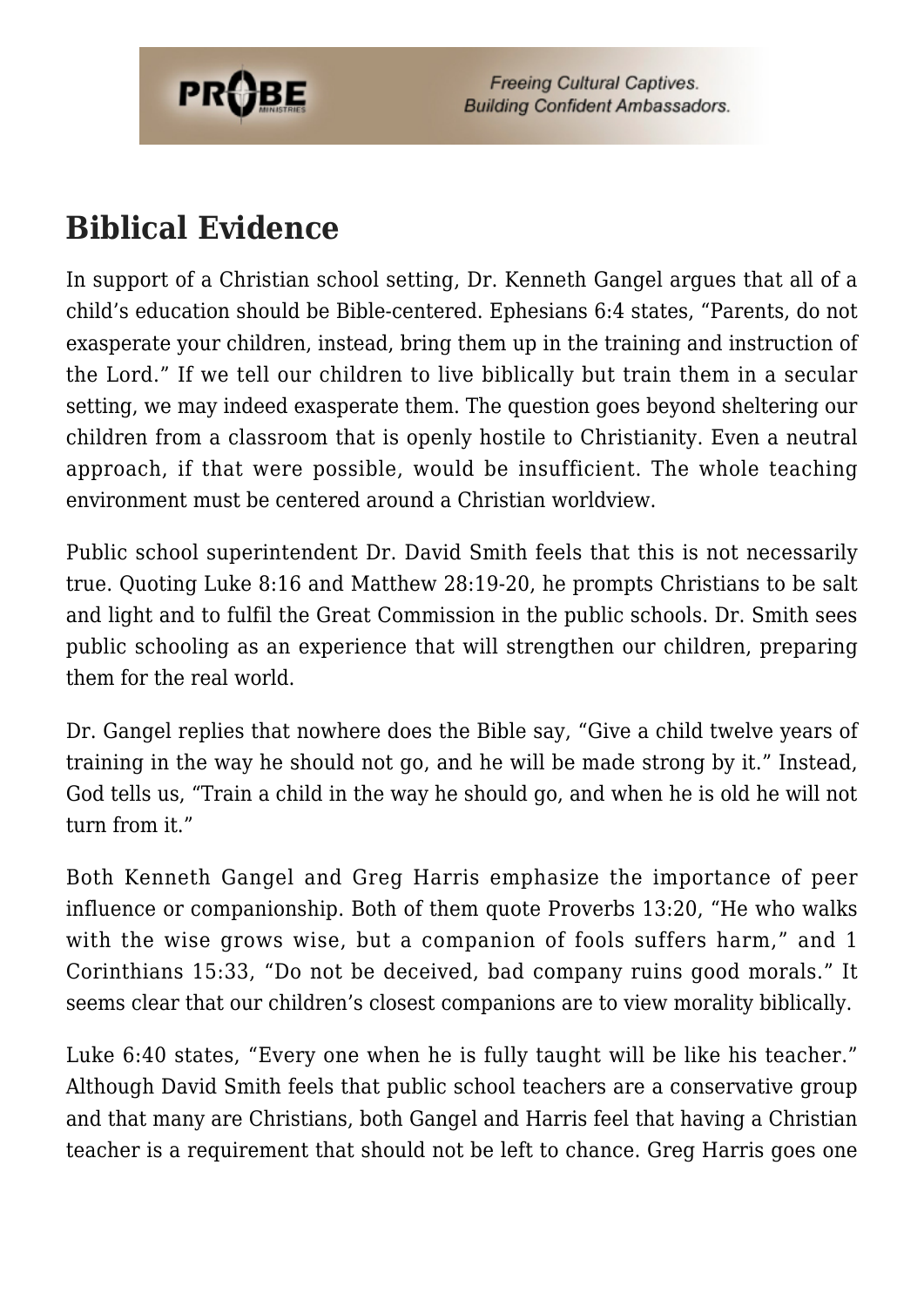

step further, arguing that parents are in the best position to teach and be companions to their children.

Another major concern is the nature of knowledge and true wisdom. If we believe that "the fear of the Lord is the beginning of knowledge" (Prov. 9:10) and that "in Christ are hidden all the treasures of wisdom and knowledge" (Col. 2:3), then the ability of a public school to give our children a true perspective on the way things really are is placed in question. Perhaps public schools could function as vocational education centers, but even then moral questions would be involved.

Although we can see how Christian public school teachers might influence their students, they will be in constant conflict with textbooks that assume a naturalistic viewpoint and a curriculum that steers clear of controversy. Greg Harris argues that nothing will kill the zeal of a Christian teacher quicker than a public school setting. He feels that many Christians imagine they are having a quiet impact and rationalize that someday the fruit will be more visible, when in fact they are promoting a non-Christian worldview by dividing their professional life from their Christian faith.

Both Harris and Gangel would argue that Christians need to integrate their beliefs with all of their activities. This is becoming more and more difficult in the public school setting, where textbooks, self-esteem programs, drug- and sex-ed curricula, and even the teacher's unions have adopted a view of humanity and morality that portrays mankind as autonomous from God.

## **Spiritual Benefits**

As Christian parents, we want our children to become spiritually mature more than anything else. While recognizing that their own free will is the greatest factor in their future growth, the Bible does give us hope that training in righteousness now will pay off later.

While admitting that one environment is not necessarily the best for all students,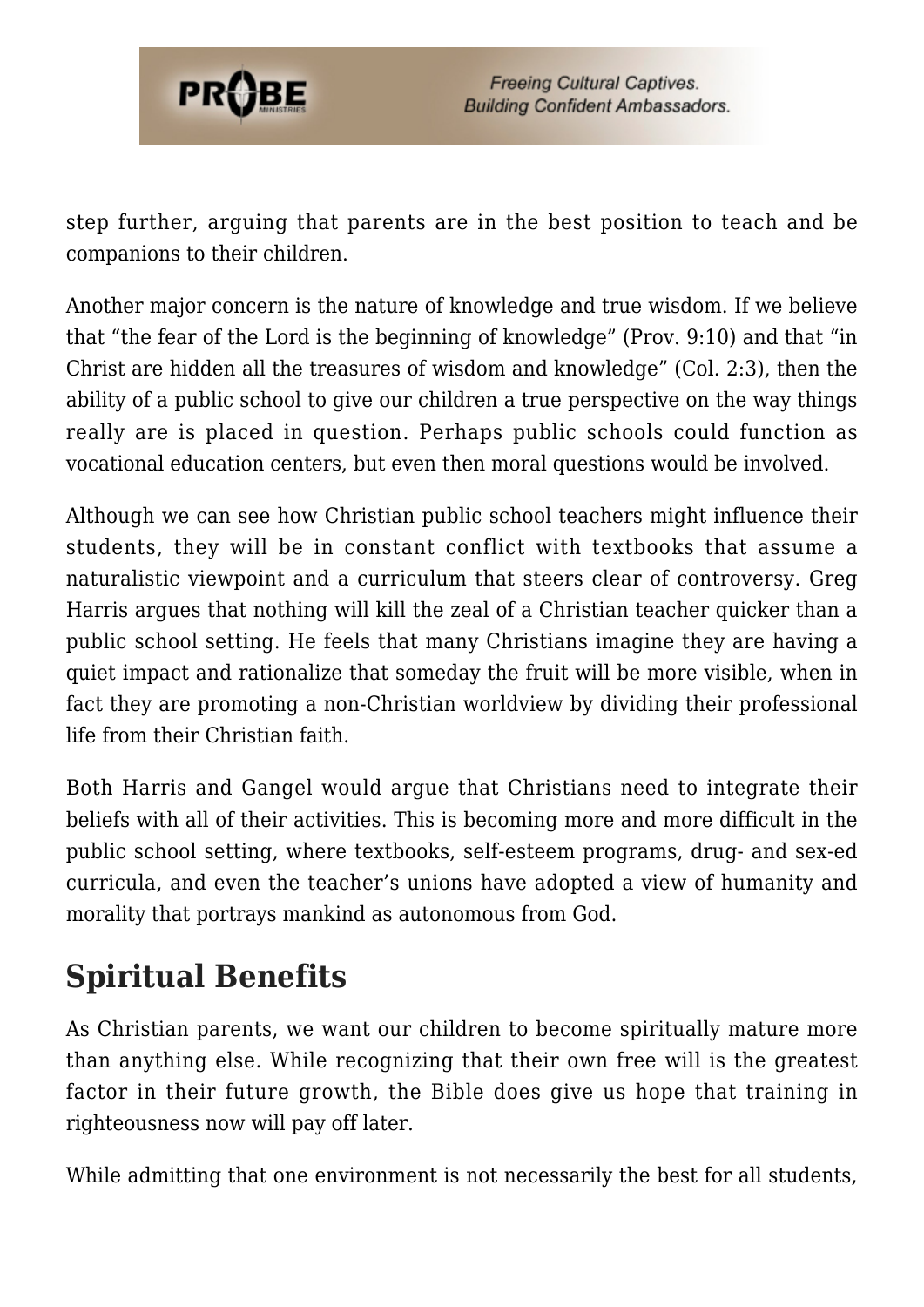

Dr. Smith feels that young people can develop a mature Christian walk in our public schools. In fact, he states that some Christian schools and home schoolers may be doing more harm than good. Because of their narrow, authoritarian, and defensive view towards society, some Christian parents may retard their children's spiritual and educational development. He feels that these parents are building high emotional walls between themselves and the rest of the evangelical community. Two authors he spotlights for having encouraged such a view are Phyllis Schlafly and Tim LaHaye.

Mr. Harris, on the other hand, sees the home school as a vehicle for restoring the home as the center of life and faith. Our children can be nurtured in the warmth and security of the home while they are still developing spiritually and emotionally. Once their confidence has been built concerning who they are and what they believe, then they are better prepared for the cruel elements of life. Mr. Harris also argues that by not placing our children in an age-segregated setting, they will be less peer-oriented.

Dr. Gangel believes that Christian schools will teach our children that God's program of joy in Christ supersedes the world's program of pleasure. He points to Romans 12:2 and the admonition that we are not to be conformed to this world but transformed by the renewing of our mind. This transformation of our minds should take place in all areas of life, including morality and our personal concept of truth. Christian schools afford moments where biblical discussions on these topics are encouraged, not ridiculed.

Although some may feel that a Christian school shelters its students from the real world, Dr. Gangel feels that just the opposite is true. Sheltering occurs when one is taught that man is basically good and that sin is not his most pressing problem. The fact that parents want to remove their children from a setting where 282,000 of them are attacked each month and 112,000 are robbed is not sheltering–it's common sense.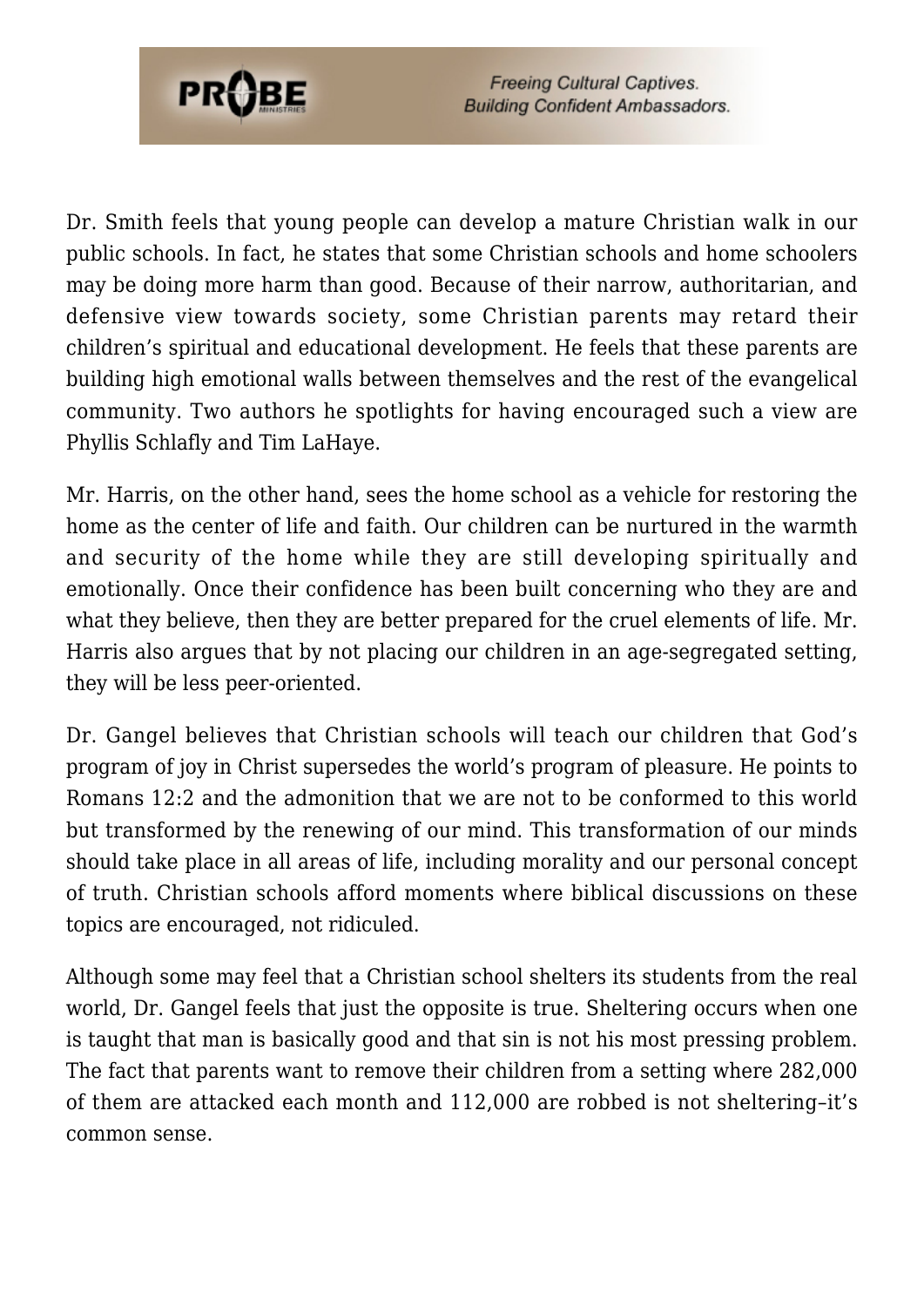

The question posed by these writers seems to be a simple one: Is it better to educate our children in an environment potentially hostile to the Christian faith or to train them in one that holds exclusively to that view? I do not feel that any of the writers would argue that we should not see the public schools as a potential mission field. The difference is that Mr. Smith wants our children to be the missionaries, where the others feel that only well-grounded adults (and occasionally a rare student) are capable of making an impact without compromising their faith.

Will a child mature more in an exclusively Christian setting or in one governed by secular standards? My personal belief is that it depends greatly on the spiritual maturity of the child. If a student understands the nature of the spiritual battle occurring in our society, and is being equipped at home and at church with the ammunition needed to withstand the inevitable onslaught, then his faith will probably grow. But how many of our young children fit this description? And how many parents are willing to risk their children becoming casualties before they have had the benefit of as much Christian training as possible?

## **Educational Advantages**

Dr. Smith believes that the key to understanding public schools and their ability to educate is tied to the task that public schools have been given. All children are admitted to public schools, regardless of ability or background. In fact, in the last fifteen years alone, 15 million immigrants have been assimilated into our society largely through public schools. Dr. Smith argues that while we are graduating a higher percentage of our young people today than ever before, the average student is more proficient today in both reading and computing than in the past. He claims that the literacy rate today is much higher today than in earlier years.

In response to the accusations that other industrialized countries score higher on similar tests, Dr. Smith refers to work done by Dr. Torstein Husen, chairman of the International Association for the Evaluation of Achievement, who concludes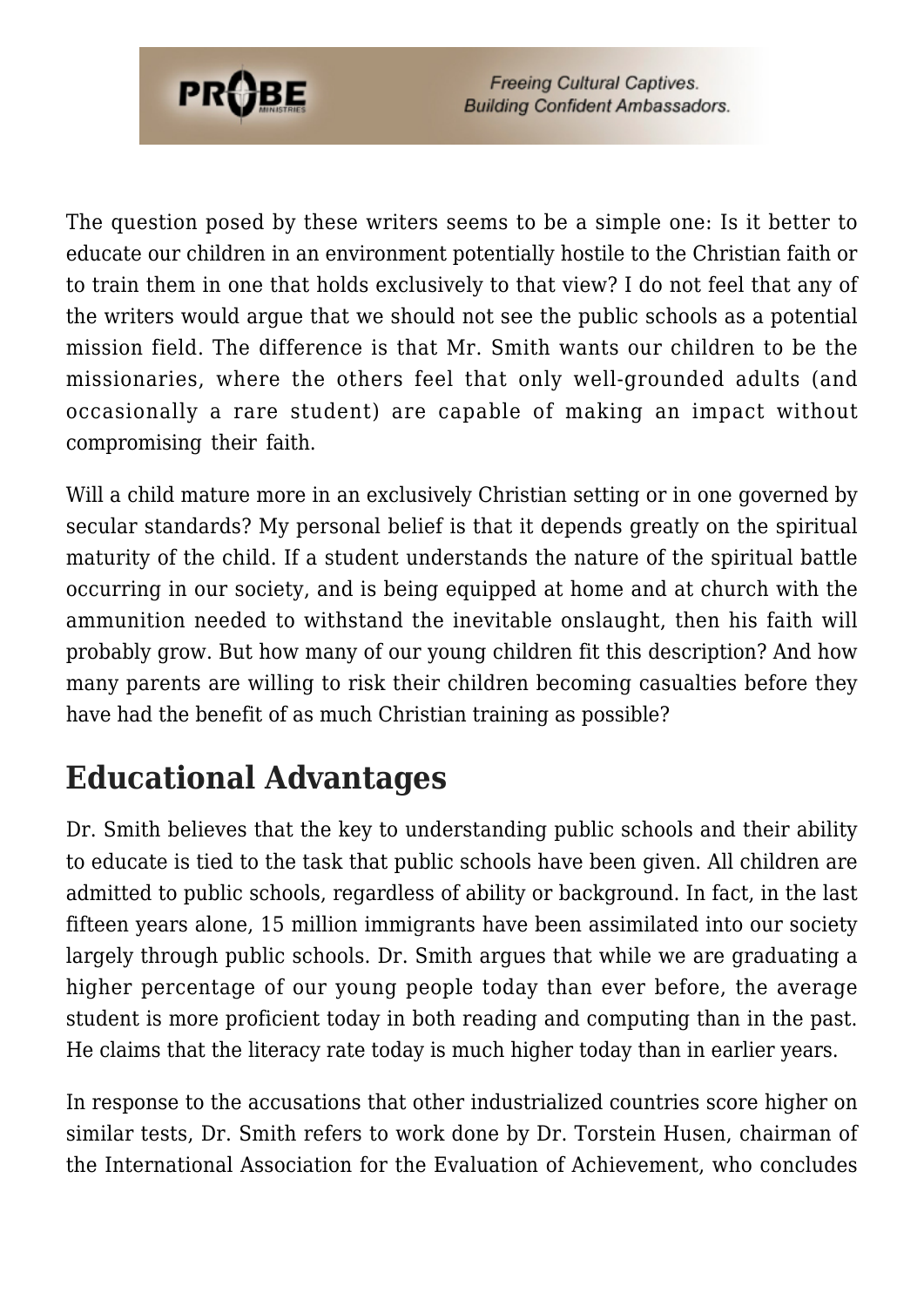

that these tests are often not valid comparisons. As for the Japanese, Mr. Smith would argue that it is the cultural differences in regard to the work ethic, not the educational systems themselves, that produce better results.

Finally, Dr. Smith states that "for the overwhelming majority of children public schools offer the best techniques, curriculum and extracurricular opportunities: in short, the most comprehensive education available." Although studies have shown that the large, well-established private schools do an admirable job teaching their affluent middle-class clientele, we know little about the effectiveness of the newer, more fundamental Christian schools.

Dr. Gangel challenges this assumption. In a recent year the bill for public education in the U.S. was \$278.8 billion, greater than all other nations combined. In a number of cities, public schools spend more than twice the average cost per student than do private schools. But comparisons with other countries and most private schools point to an inferior product, and studies such as *A Nation at Risk* state that mediocrity threatens our very future as a nation.

One study points out that if cost were not a factor, 45 percent of parents who send their children to public schools would change to private schools. In Chicago, almost half of the public school teachers send their own children to private schools. One very important reason for this is that on standardized tests such as the Stanford Achievement Test, Christian school students perform, on the average, 1.04 years ahead of their public school counterparts.

The reason for the superiority of Christian schools, according to Dr. Gangel, is that they are more focused than public schools. They have made a commitment to the basics of reading, writing, and math. They are not trying to be all things to all people, which is often the demand placed upon public schools. Smaller classes, a consistent philosophy of education, and strict discipline more than make up for whatever is lacking in facilities and equipment.

Dr. Gangel's argument for private schools has recently been supported by a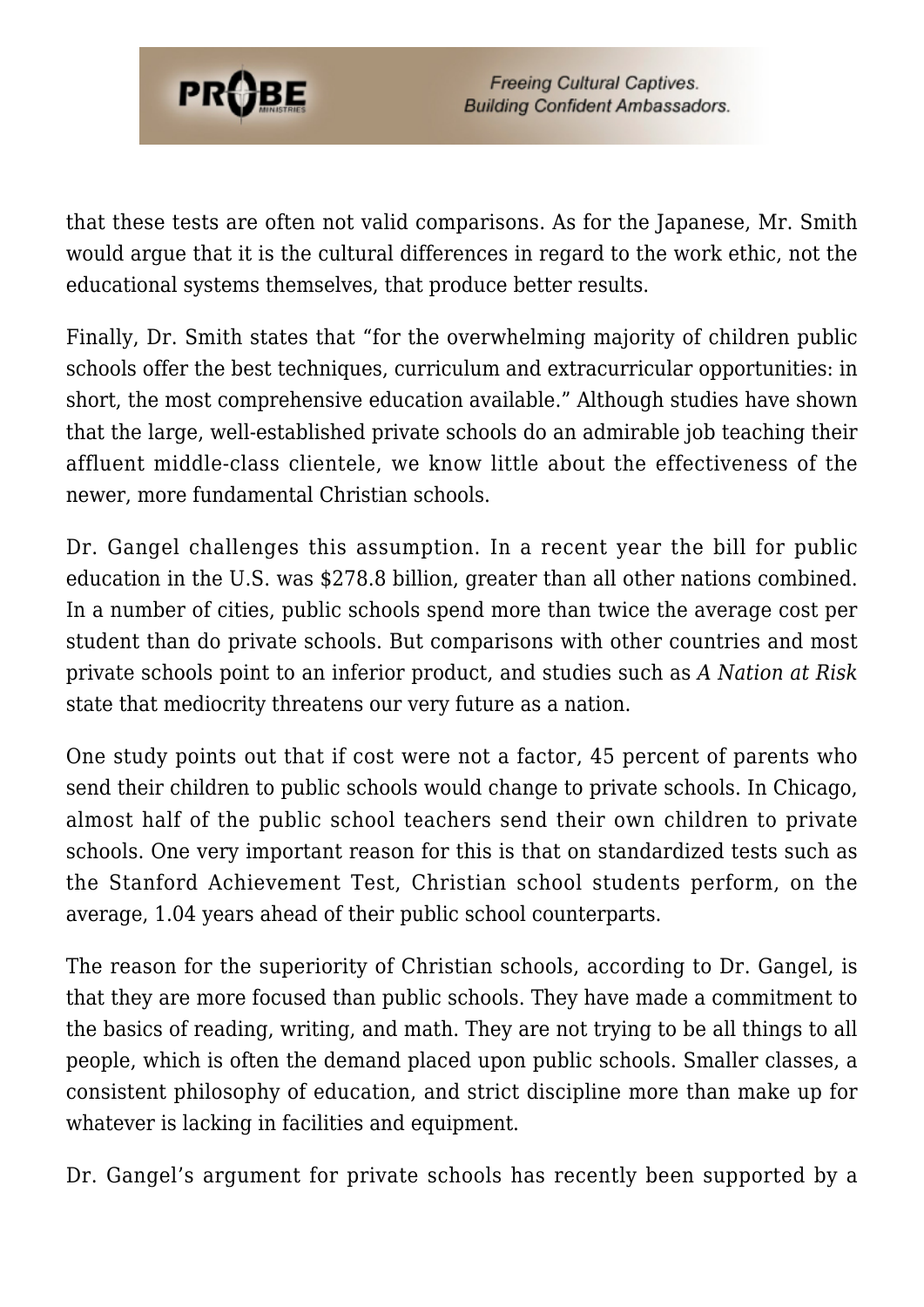

secular source. The Brookings Institution has published a study titled *Politics, Markets, and America's Schools* that sees public schools in America as unable to teach the average student effectively because of a lack of autonomy. Too many outside influences are demanding that schools solve our society's most unyielding social ills. As a result, the mission and focus of our public schools have been blurred.

#### **Summary**

Mr. Harris is not shy about his support of teaching our children at home. He asserts that home schooling yields better results in less time and with less money than the alternative systems. He feels the superiority of home schooling is based on two principles. First is the advantage of tutoring over classroom instruction. Tutors are much more able to focus on the student's work, give immediate feedback, and adjust the work to an appropriate difficulty level. Parents who focus on the individual learning styles of their children can fashion a curriculum that plays to the child's strengths, rather than forcing the child to conform to a fixed program.

The second principle is that of delight-directed studies. Parents can focus on what the students are actually interested in and use that natural curiosity to motivate the student. Content at an early age is not as important as developing a taste for the process of study and learning.

Another very important aspect of home schooling is character development. Mr. Harris contends that character is caught, not taught, and that the character of the teacher is of utmost importance. While the courts have stated that the behavior of public school teachers outside of the school setting is not relevant to their classroom duties, home schooling assures that a consistent model will be presented to the student.

Because of the controversy over self-esteem curricula that use relaxation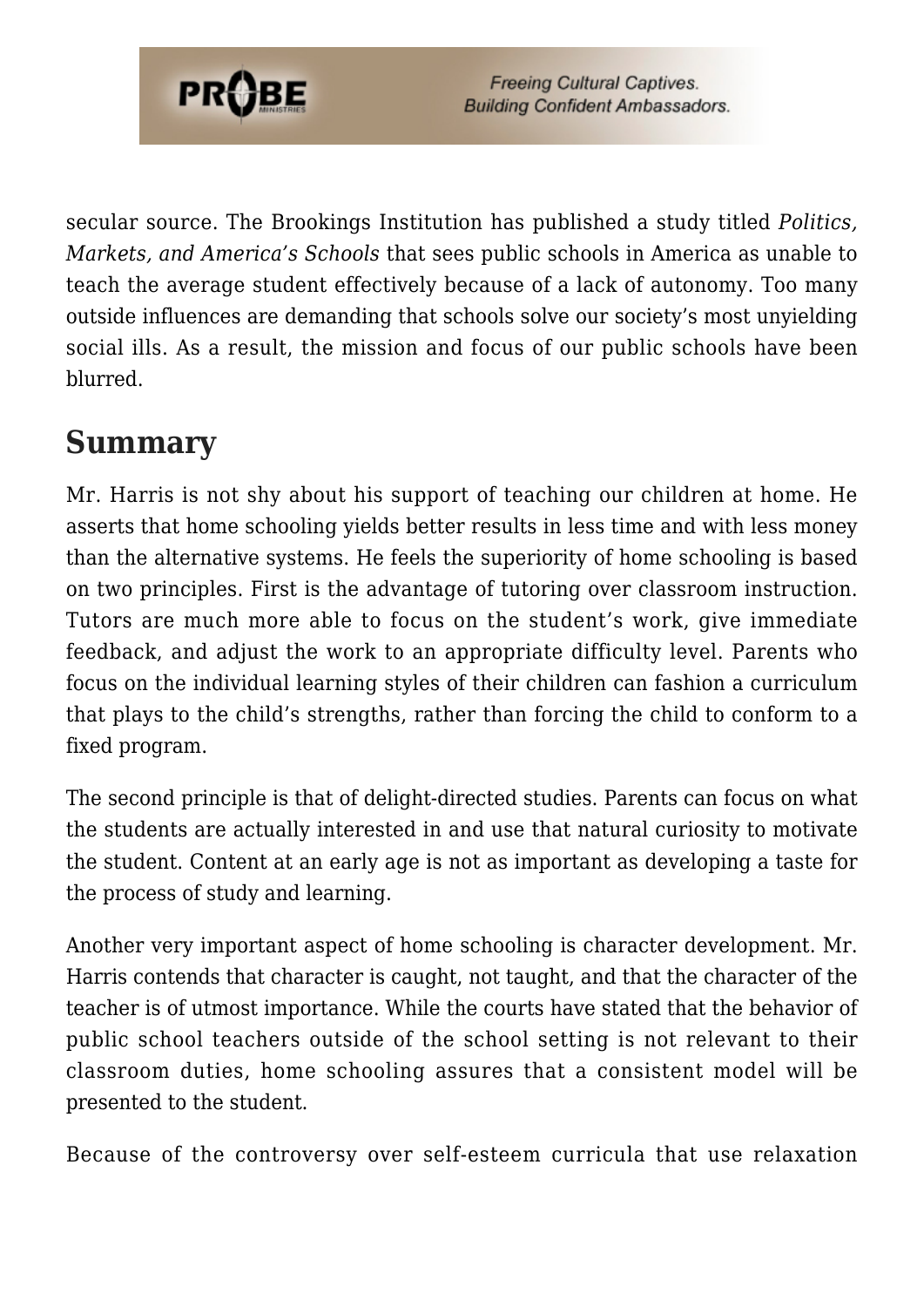

techniques very similar to transcendental meditation and yoga practices, many parents are willing to take on the task of home schooling to avoid their children being forced to take part in therapy they deem harmful. Also, more and more evidence is accumu- lating that the drug- and sex-education programs used in our schools are breaking down parental and religious barriers to dangerous activities and replacing them with the incredible peer pressure of our youth culture.

Another concern for all Christians is the strong influence of the multiculturalism movement in public education. As this movement grows, it is removing from the curriculum the great works that have defined Western Civilization. Much of what is replacing these works is feminist and Marxist in nature, challenging the very foundation of our society's values.

A recent Gallup poll revealed that six out of ten parents with children in public schools are calling for greater choice in where their children will attend school. For the Christian parent, choice takes on a much larger role. Like all important decisions, it must depend on our goals as parents and our understanding of what God would have us to do as His servants. To choose wisely, we must know our children well. I personally believe that no single environment is appropriate for every child. We must understand that a spiritual war is being fought for the minds and hearts of our children, and that the philosophy of this world is not compatible with the gospel of Jesus Christ.

We have entered a period in our history as a people when a biblical worldview is no longer accepted as the predominant one. As a result, we must think carefully about the purpose of education. If education is just the accumulation of cold data, mere facts to be collected, public schools may be a viable option. That option becomes less attractive if we acknowledge the moral aspect of education.

In 1644 John Milton wrote a short essay on what education should accomplish for the Christian. It reads, in part, "The end then of learning is to repair the ruins of our first parents by regaining to know God aright, and out of that knowledge to